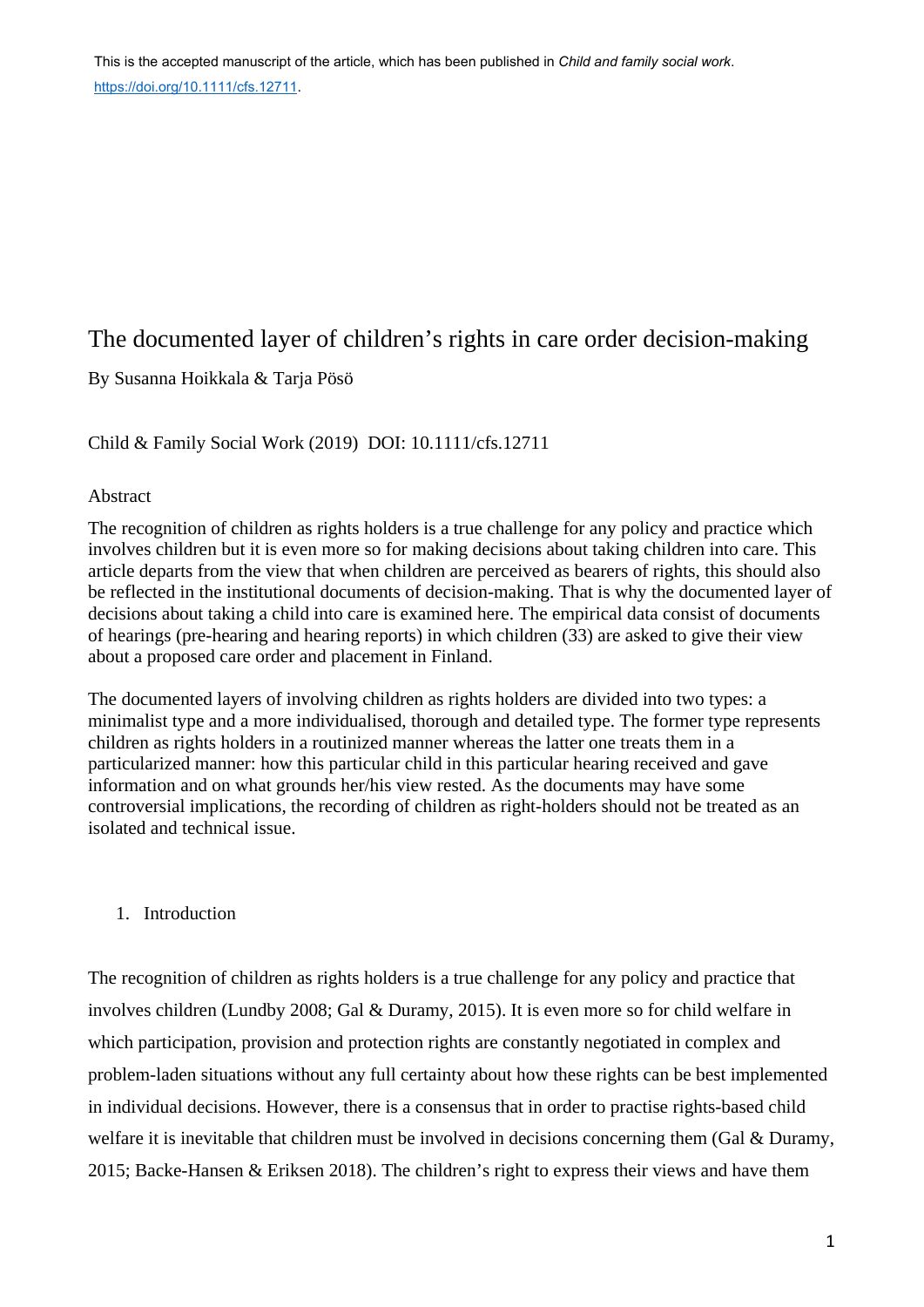taken into account is vital in any decision-making, yet the responsibility for making decisions lies with the adults (Sandberg 2018). They cannot leave the decision to the child in the name of autonomy or for any other reasons (ibid).

The practice of the adults – child welfare practitioners in our study – making the decisions and taking into account children's views and wishes is informed by national legislation and the Convention on the Rights of the Child (CRC) as well as national and local guidelines, agency practices and resources, and practitioners' skills and values, among other similar factors. Practitioner-related factors become important when assessing the child's maturity to be involved in the decision-making and creating a solid communicative forum for the child to be included in (Lefevre 2015). There are also fixed age limits which determine when a child of a certain age should be included in the decision-making process. For example, according to the national legislation of some countries, the age of 12 or 15 gives children the opportunity to initiate voluntary removals processes (Burns *et al.* 2017, 230–231). The statutory context of child welfare also sets requirements on the process: children's use of their rights needs to be documented in institutional documents. It is this documented layer of the involvement that is our empirical focus as recording children's views is an integral, yet often narrowly understood, element of children's participation in decision-making (Kennan, Brady & Forkan 2018). We argue that when children are perceived as bearers of human rights (Bessell & Gal 2009), this should be reflected in the documents of decisionmaking.

The practice we focus on is a part of Finnish child welfare decision-making in which children who are 12 years of age or older are asked to give their view on the proposed care order decision and the related placement in care. Their view has the same formal weight in the decision-making process as that of their parents' as will be described in more detail later in the paper. As children are given a strong position as rights holders in this process, the aim of this article is to explore how children's involvement in the decision-making process is recorded in the formal organisational documents. We are especially interested in the formal hearing in which a child's view is heard and should be formally documented. In doing so, we highlight the documented layer of the children's right to be involved and argue that the analysis of the documented layer sheds light on the organisational routines regarding children as rights holders, which may otherwise remain unseen (Prior 2003).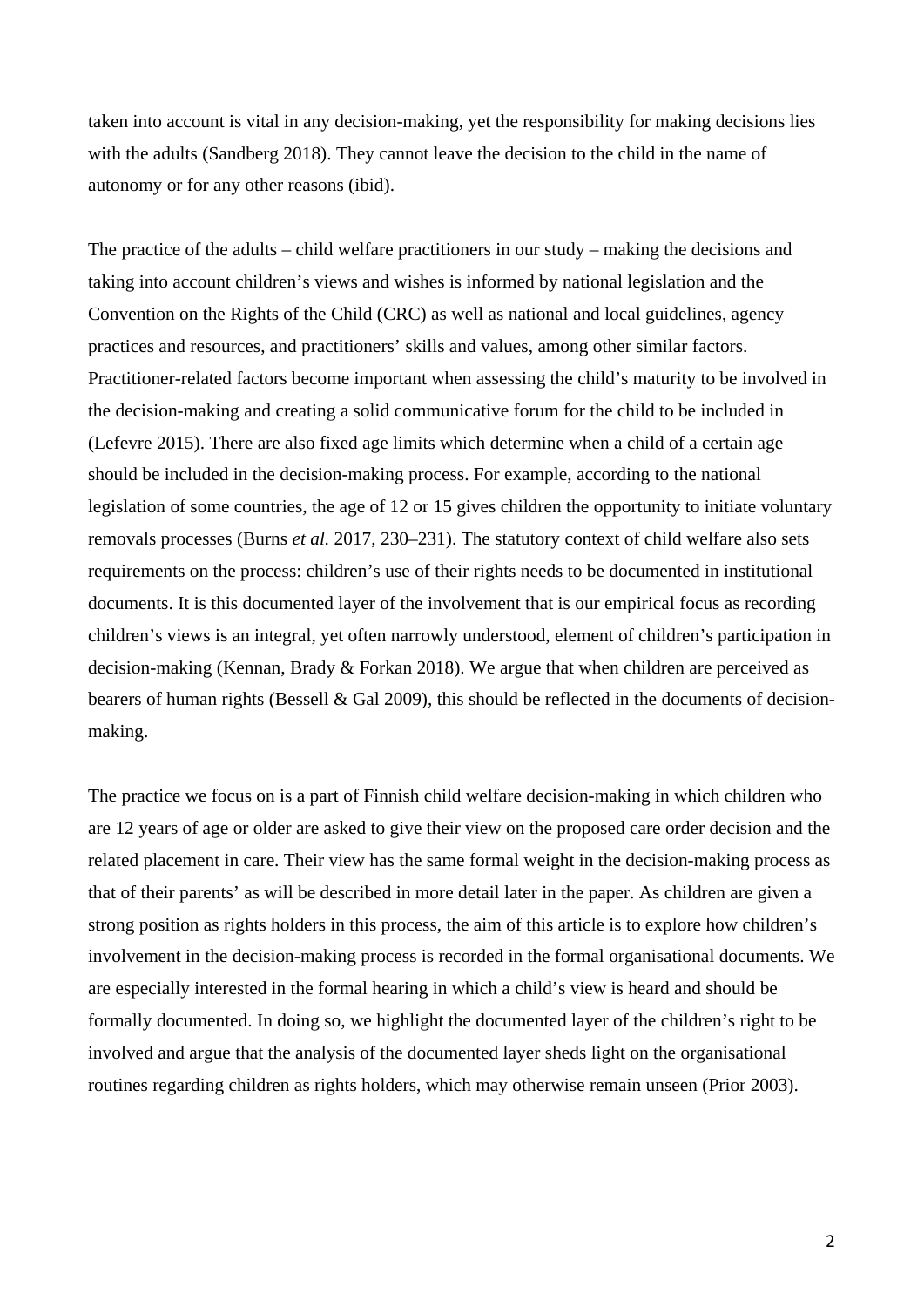#### 2. The documented layer of children's rights in the child welfare context

The documented layer of children's rights builds on documents written in child welfare. Documents and texts indeed have a foundational role in child welfare organisations and professional practices (Skehill *et al*. 2013). There are different kinds of texts and documents: on the one hand, there are case files of individual children written by social workers as well as decisions written for organisational, institutional and legal purposes, and on the other, there are regulatory texts such as legislation and guidelines which standardize and coordinate activities of child welfare workers, e.g. in care order decision-making processes (Skehill *et al* 2013; Smith 2001). Texts and documents are not random or isolated from their social contexts; rather, they, as artefacts, represent the functions and negotiated order of the organisation as well as its division of tasks (Prince 1996) and are embedded in organisational and administrative routines (Scott 1990; Prior 2003). In Finland, for example, the child welfare documents are expected to follow professional, legal and administrative norms, and when doing so, they aim to provide legal protection for social workers as well as service-users when they record the decisions made.

In some views, the documents, and even their empty templates, are relevant to understanding institutional scripts embedded in the organisation since 'recording' notes about a child in a case file is 'recoding' the child's and family's life into the scripts of the child welfare institution (Gillingham 2013; Roets *et al.* 2017; Berrick *et al.* 2018). Writing documents is selective from the organisation's point of view: what is seen as being 'important' is recorded (Hennum 2011; Wastell et al. 2010). 'Writing documents' is also a skill taught to social workers (e.g. Healy and Mulholland 2010), demonstrating the importance of professionally relevant writing, different from other types of writing. Consequently, there is reason to assume that child welfare documents would include children as rights-holders and participants in the issues relevant to their life in detail when/if children's rights make an integral part of child welfare.

Documents are not only written they are also read. The documents and the views of children therein may be read and revisited several times by practitioners after they have been recorded (Askeland & Payne 1999). In addition, the child him/herself may read the reports later in life. The documents may include information about the child's life which is not available elsewhere (Vehkalahti 2016). Therefore, what is written for organisational purposes may serve to build a personal life-story in which the position given to 'me' as a child with rights in the child protection system is meaningful.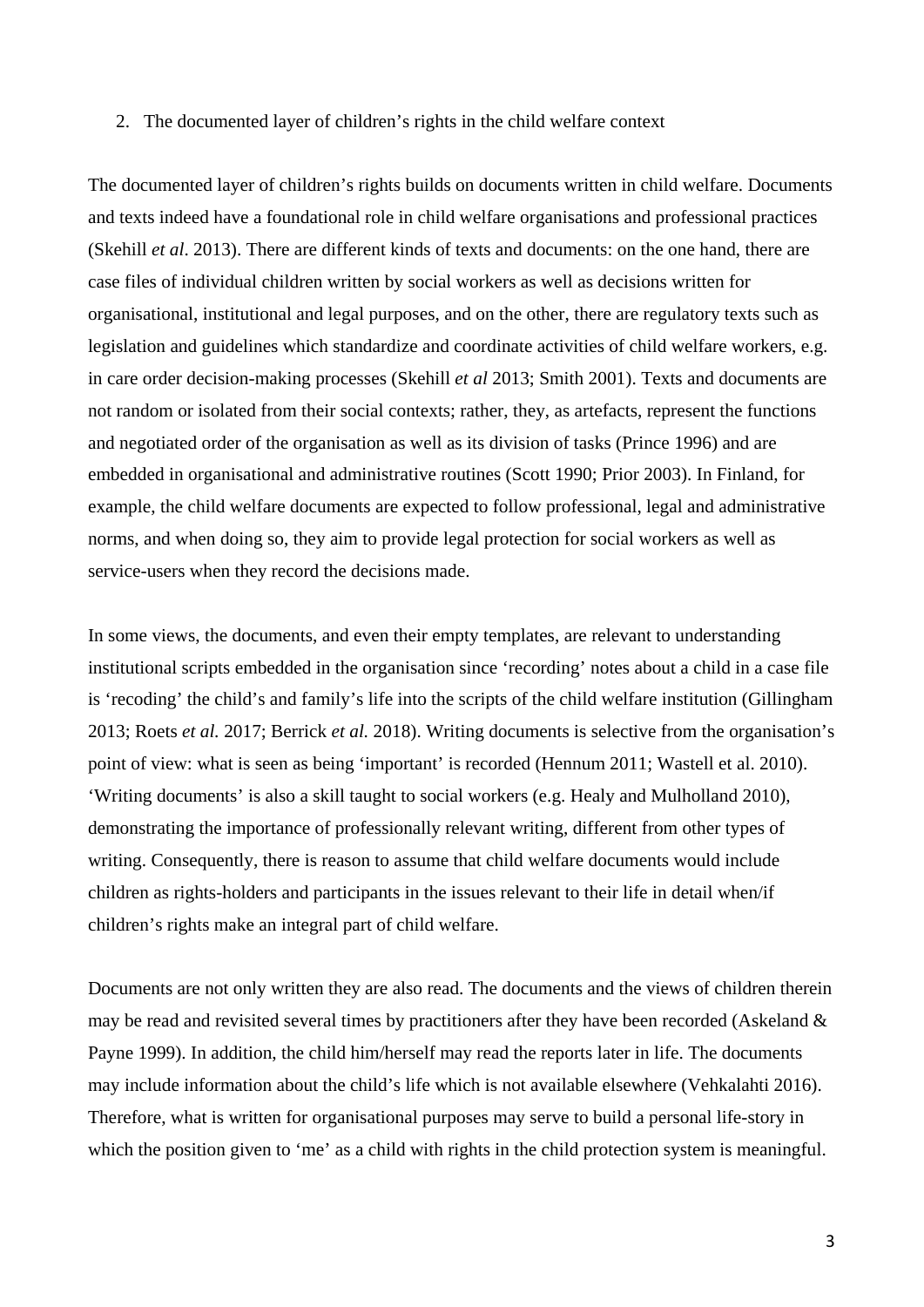The documents may also support children, care-leavers in particular, in their campaings for reparative justice (Hoyle *et al*. 2018).

It is often reported that children experience a loss of voice and power in child welfare decisionmaking (e.g. Leeson 2007; Vis & Fossum 2013; Bijleveld *et al*., 2015; Tisdall 2016). When studying the documented layer of children's rights, the voice of children is textually represented by documents which are more or less indirectly related to face-to-face social work practice between children, parents and practitioners, and to children's lived experiences of involvement. In face-toface practice and recordings thereof, one could expect to see the impacts of the rights-based frame for child welfare as can be read in the general comment by the Committee on the Rights of the Child (Stafford *et al.* 2017). It defines how to effectively realize children's rights to be heard as a process of steps to be taken (Article 12) (CRC/C/GC/12). These steps are the preparation (41.), the hearing (42–43.), the assessment of the capacity of the child (44.), information about the weight given to the views of the child and the feedback given to the child of the outcome of the process (45.) and complaints, remedies and redress (46–47.). From the point of view of the documents, the way how the given and received information is documented becomes an interesting indicator of right-based practice in addition to the child's documented view itself (Stafford et al. 2017; Munro and Turnell 2018; Hoyle *et al*. 2018; Skelton 2019).

## 3. Children's right to have their say about care orders: setting the context

The children's right to be heard and have their views and wishes considered is included in the Finnish Child Welfare Act (417/2007) with a clear message: all children should be involved in any decisions concerning them according to their age and maturity. This norm requires practitioners to involve all children and consider their views and wishes. In addition, there is also an age-specific norm: a child who is 12 years or older has a right to give his/her view on a care order proposal and a suggested placement and the view has an impact on the proceedings in the same way as that of the child's parents. If any party, a child or a parent, expresses their objection, the decision-making authority is transferred from social work to the court.

The strong impact of children's consent and objection on the decision-making process is based on the differentiation between 'voluntary' and 'involuntary' care orders in Finland (Pösö & Huhtanen 2017; Pösö *et al*. 2018). These two types of care orders are similar regarding their threshold and legal consequences but differ regarding the decision-maker. The court is involved only in those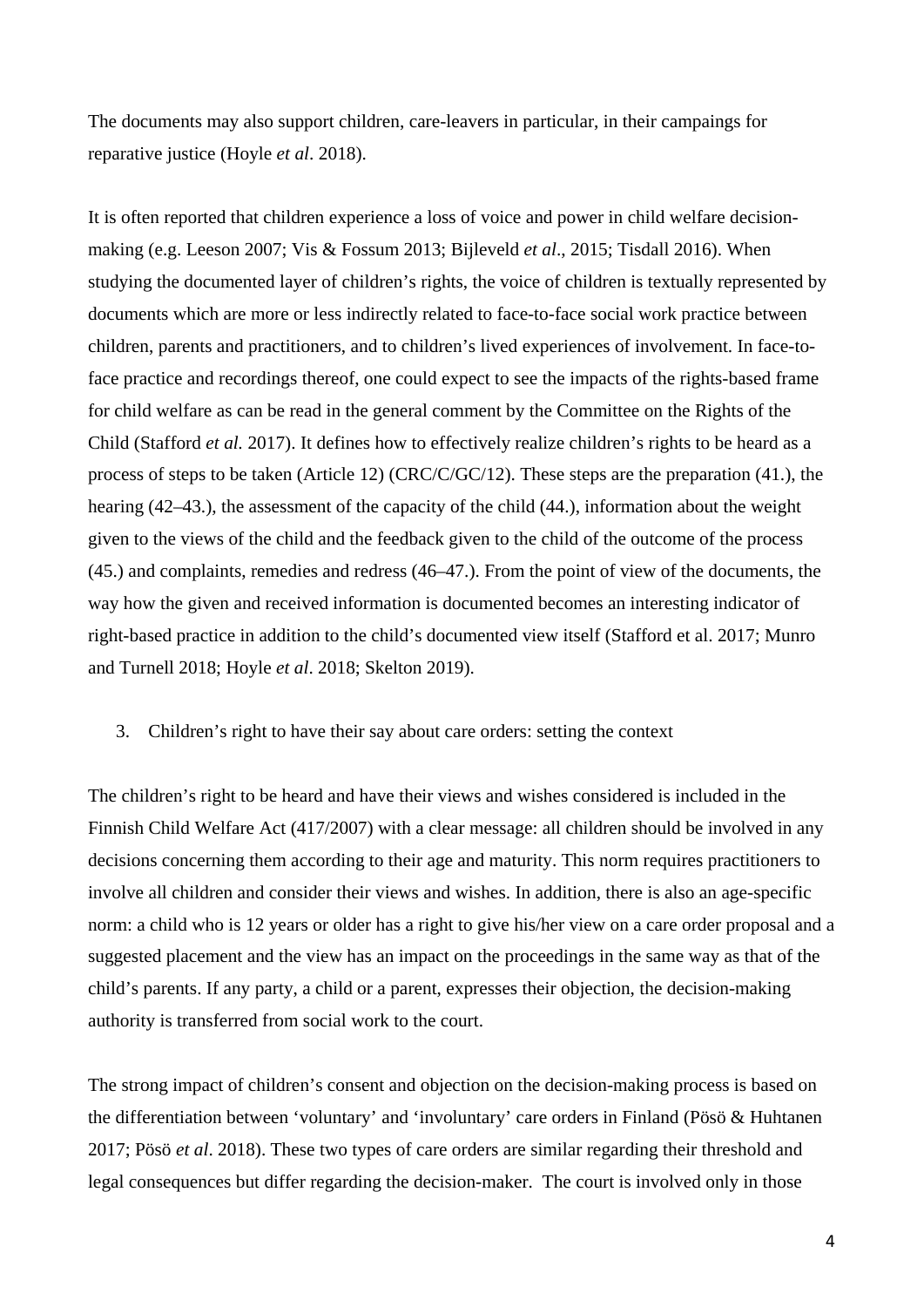care order proceedings where a party involved has expressed their objection. At the moment, such decisions constitute a minority – about 20 to 25 per cent – of all care order decisions (Pösö & Huhtanen 2017).

Consent or objection is expressed during an event called a 'hearing'. Hearings are common practice in any sector of public administration with the aim of guaranteeing that the persons in question have the right to express their opinion about the matter that is being decided about (Pösö & Huhtanen 2017). Hearings are regulated by law: the invitations to a hearing have to be in written form – these documents function as evidence that the hearing invitation has been sent – and there has to be evidence that the invitation letters have been received; the parties involved, children and parents alike, should be given a full account of all the reasons for the care order proposal and they have the right to examine their case files and other materials which social workers possess about their case. In addition, the outcome of the hearing should be documented. The outcome of the child welfare hearing is whether the parents and children consent (or object) to the care order proposal and the proposed placement. The outcome may also of course be that other services will be provided to the family for support and that the care order proposal is thus dismissed.

Child welfare hearings are very much embedded in social work practice. The persons organising hearings are social workers – there are always two of them involved in each case – and the hearings take place in a child welfare agency or other locations relevant to the case (e.g. at home, in hospitals). As hearings are organised as part of lengthy care order preparations, the social workers organising the hearing have often worked with the family for a long period of time – months if not years – and have considered the family's views and wishes in many ways. In this type of hearing, the very final consent or objection should be given and the next step of the proceedings is decided based on that. The hearings are thus a mix of social case work and public administration with considerable implications for the decision-making process.

Children's say – just like that of their parents' – regarding the care order proposal and the proposed placement manifests itself in two 'ticks in the boxes'. The options are: 'I do not object to the care order' or 'I do not object to the proposed placement', 'I object to the care order' or 'I object to the proposed placement'. Children – like their parents – are asked to sign a report of the hearing including these ticks. The report may also include the reasons for the objection or consent; in addition, it lists the information which was available for the parties to give their view. This report makes the hearing traceable and records children's and parents' consent or objection.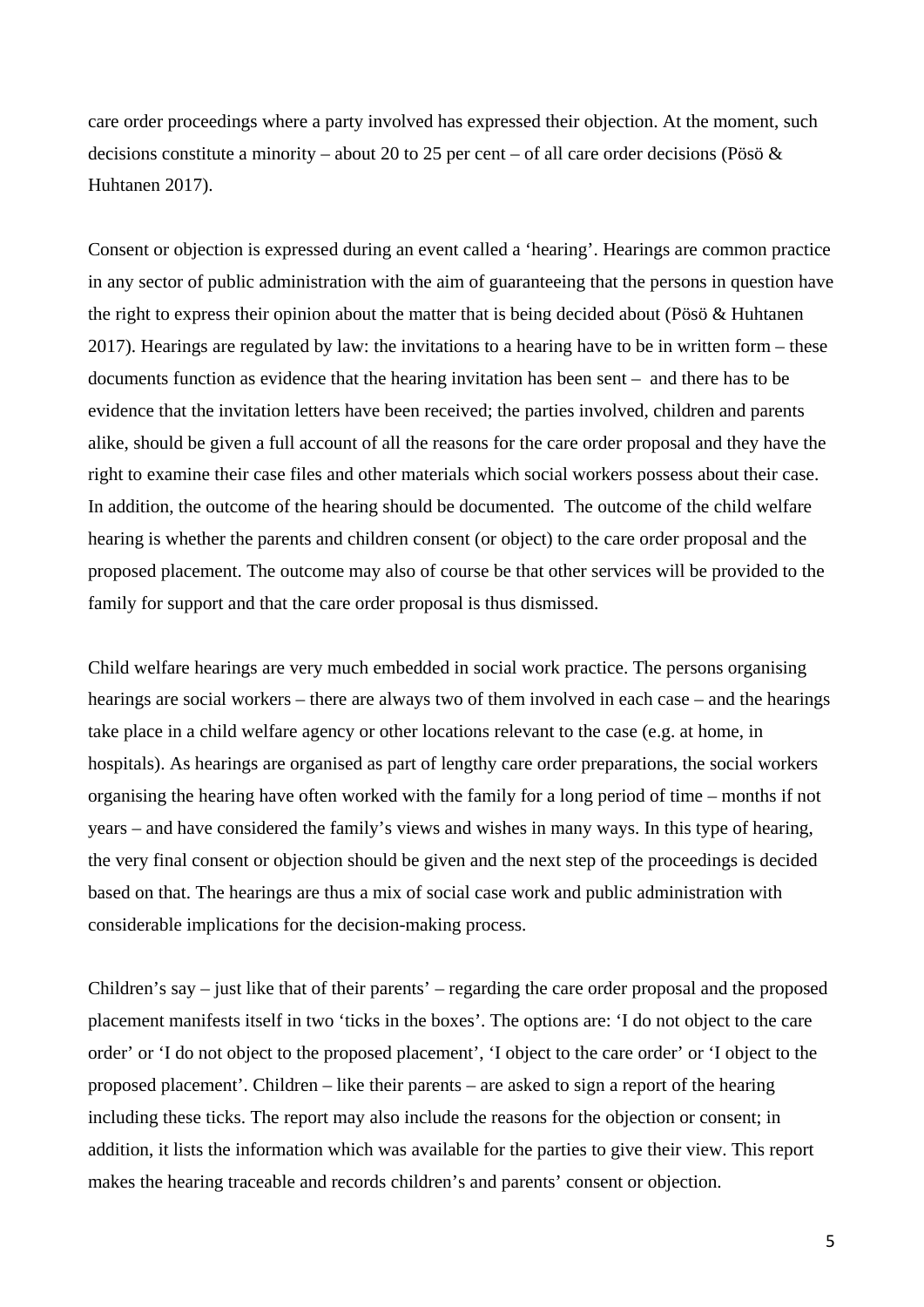## 4. Data and method

In this article, the focus is on the hearing documents and how they establish children as rightsholders. We explore the position given textually to children as rights-holders from two angles: information given to the children and information given by the children as documented in the hearing reports.

The data consist of the hearing documents of 33 children taken into care in three Finnish municipalities. The hearing documents consist of pre-hearing documents and hearing reports which record the hearing events with the children. The hearing documents constitute part of a database of documents about care order decision-making which was gathered in three municipalities and which covers 54 children, collected as part of a larger study. Each municipality and the Ethics Committee of the University of Tampere had granted permission for the collection of data. Following the instructions given by the researchers, social workers and administrative staff collected the documents retrospectively from February 2018 backwards until a certain number of documents was collected. They also anonymized the documents. The number of cases reflects the number of care orders in the municipalities: 22, 17 and 15, respectively. The care orders preparations were completed during 2012–2018; two thirds of all cases resulted in consent-based care orders  $(N=37)$ and one third in involuntary care orders because of the objection of one or more of the parties involved (N=17). Most children and their families had received child welfare services before care order proceedings were initiated. The majority of the children had been in out-of-home placements once or several times in the past. In addition, most children were in out-of-home placement (mainly by emergency order) when social workers decided to initiate care order preparations. There are documents of 19 girls and 31 boys in the data (the gender is unknown in four cases due to anonymization). The analysis focuses only on children who were 12 years or older when the hearing took place (33) and that is why the full data are excluded from the analysis.

The opportunity to attend the hearing had been used by all children who were 12 years or older, except one who had run away and was missing when the hearing took place. In the hearings (11) in which the care order proposal and/or proposed placement were objected to, the child was the only party who objected to the proposed measures in six hearings. The parents had given their consent in those six hearings. As the child objected, the administrative court became involved and examined the case from the court's perspective. In five hearings, children expressed their objection together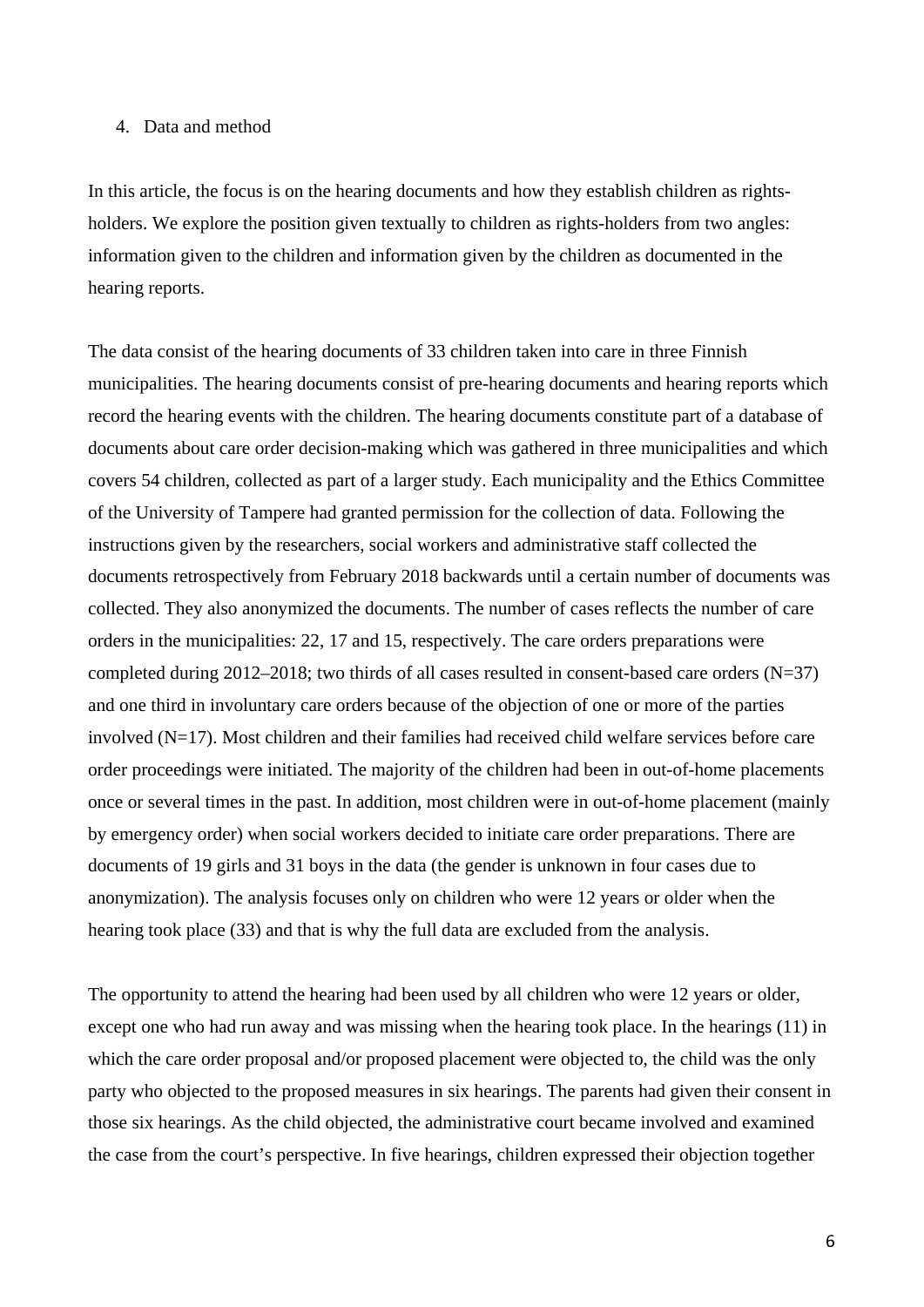with their parents. In other words, these data do not include any cases in which the child gives his/her consent but the parents object. Five children expressed their objection to both the care order proposal and to the proposed placement. Five children objected only to the care order proposal and one child objected only to the proposed placement.

The *pre-hearing* data include invitation letters (N=13) sent to the children. These pre-hearing data in particular are incomplete as there were 33 children who had been invited to the hearing based on their age, meaning that 20 invitation letters are missing. The lack of invitation letters may be a sign that the invitation documents are not stored in the case files or that, despite the instructions, they were not regarded as important to share with the researchers to inform them about the preparations. The *hearing reports*, that is documentation of the hearing event (N=24), take two forms: they are either reports written on templates or they are free writing reports in the children's case files. Hearings were recorded in 18 cases using only templates, an account of the hearing event was recorded in the child's case file in two cases, and in four cases the hearing was recorded both using a template and in the child's case file. The templates were finalised in the hearing events as they required the signature of the child, whereas the other recordings were written afterwards by social workers. Similarly to the pre-hearing data, this type of data is not complete either as hearing reports are missing in nine cases. The hearing reports show that the majority of the hearings in these data involved the child and two social workers. In seven cases, there were four participants present including either an attorney, a legal representative of the child, mother, grandmother or a worker from a residential care unit. Apart from one, the reports do not include any details of the contribution of the other participants in the hearing.

The analysis departs from the view that hearings are represented 'as documentary realities' in these organisational documents and therefore their textual representation is of analytic interest (Atkinson & Coffey 1997). The analysis focuses on the patterns of recording the inclusion of children as rights-holders in the hearing process; more specifically, on the information given to children and by children in before and during the hearing, and the recording of the child's view of the care order proposal and the proposed placement. We considered every document through the following questions: how is the child viewed as a receiver of information, as a giver of information and how is the child's view recorded. The findings are presented in two sections based on the type of documents (pre-hearing vs. hearing), followed by a typology of two extreme patterns of documentation.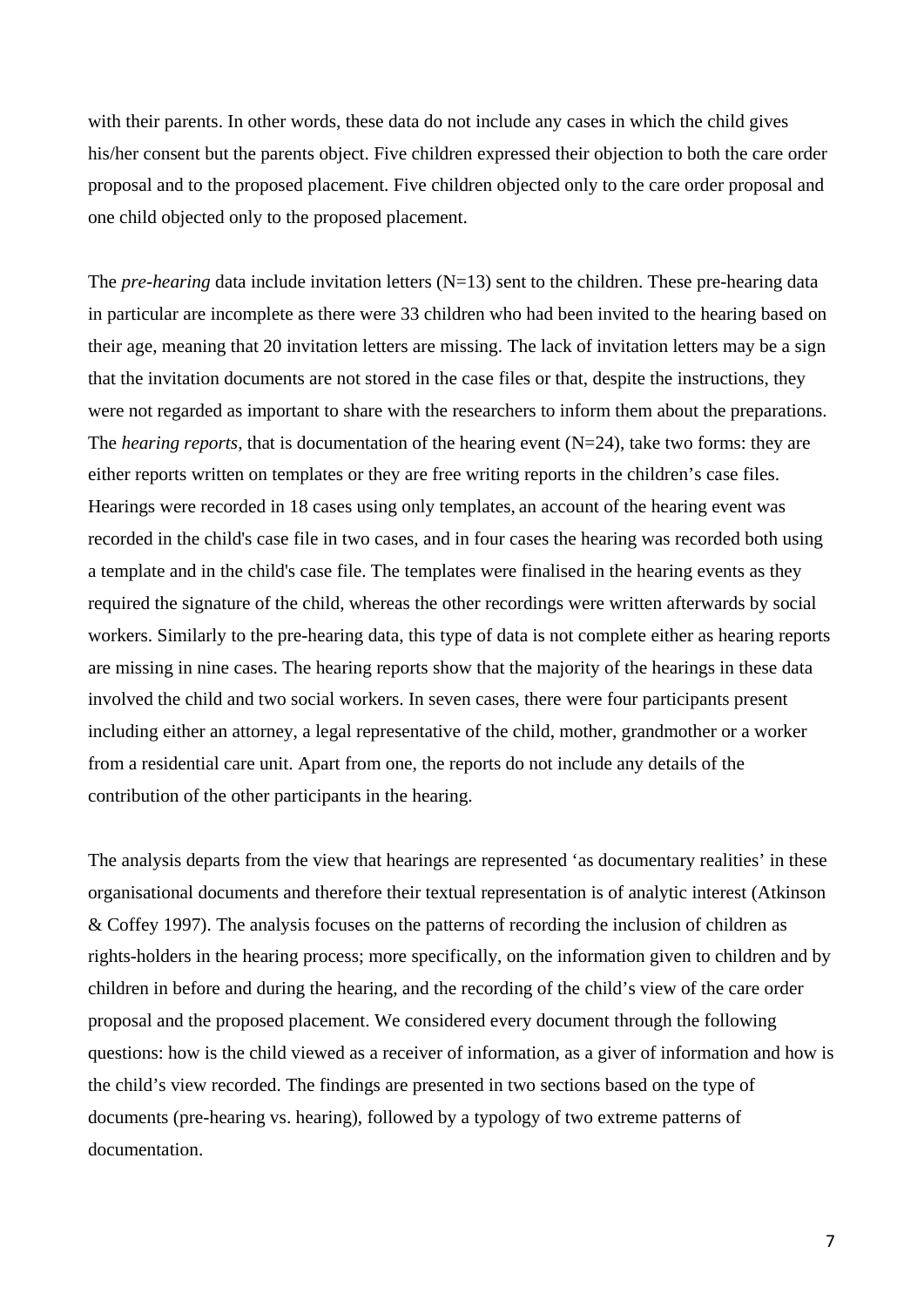#### *Limitations*

There are certain limitations in this study. The focus on written documents obviously excludes many important elements of the decision-making process and hearings such as face-to-face interaction. As care order preparations are long and complicated, the hearing documents cast light only on a very limited layer of children's views. The narrowness matters even more as hearings have been neglected in Finnish research and there is no research available to use to reflect the findings. The existing research examines court practices and how children's views are considered in their documents (e.g. Korpinen 2008; de Godzinsky 2012; Pösö & Enroos 2017). Nevertheless, from the point of view of rights-based child protection, the focus of this study highlights an element in practice which may otherwise remain unnoticed but which could matter greatly to those involved.

A significant shortcoming of the study is the robustness of the data. Despite the instructions given by the researchers, the data collected by social workers and administrative staff did not include all types of documents requested and re-requested. A challenge for the analysis is that the three municipalities have very different documentation practices, including the templates and client information systems in use. There is also variation within the agencies regarding the style of writing documents. Instead of treating the variation as a weakness of the data, we treat it as a characteristic of the hearing documentation and a finding in its own right: there is no standard way to record hearing events apart from the key information about the choice between consent and objection expressed by those involved.

There were both ethical and pragmatic reasons as to why the researchers did not themselves gather the data. The issues of confidentiality and the protection of child welfare service-users were easier to solve and guarantee that way. At the same time, it could be argued that social workers may have gathered cases selectively. However, we do not have any reasons to suspect that any biased selection took place.

#### 5. Findings

#### 5.1. Pre-hearing documents: Invitation letters sent to children

The general nature of the invitation letters is formal with the purpose of inviting the child to a hearing taking place on a certain day and in a certain place. Most of the letters are written on a ready-made blank template with the official logos of each municipality and titled as invitations to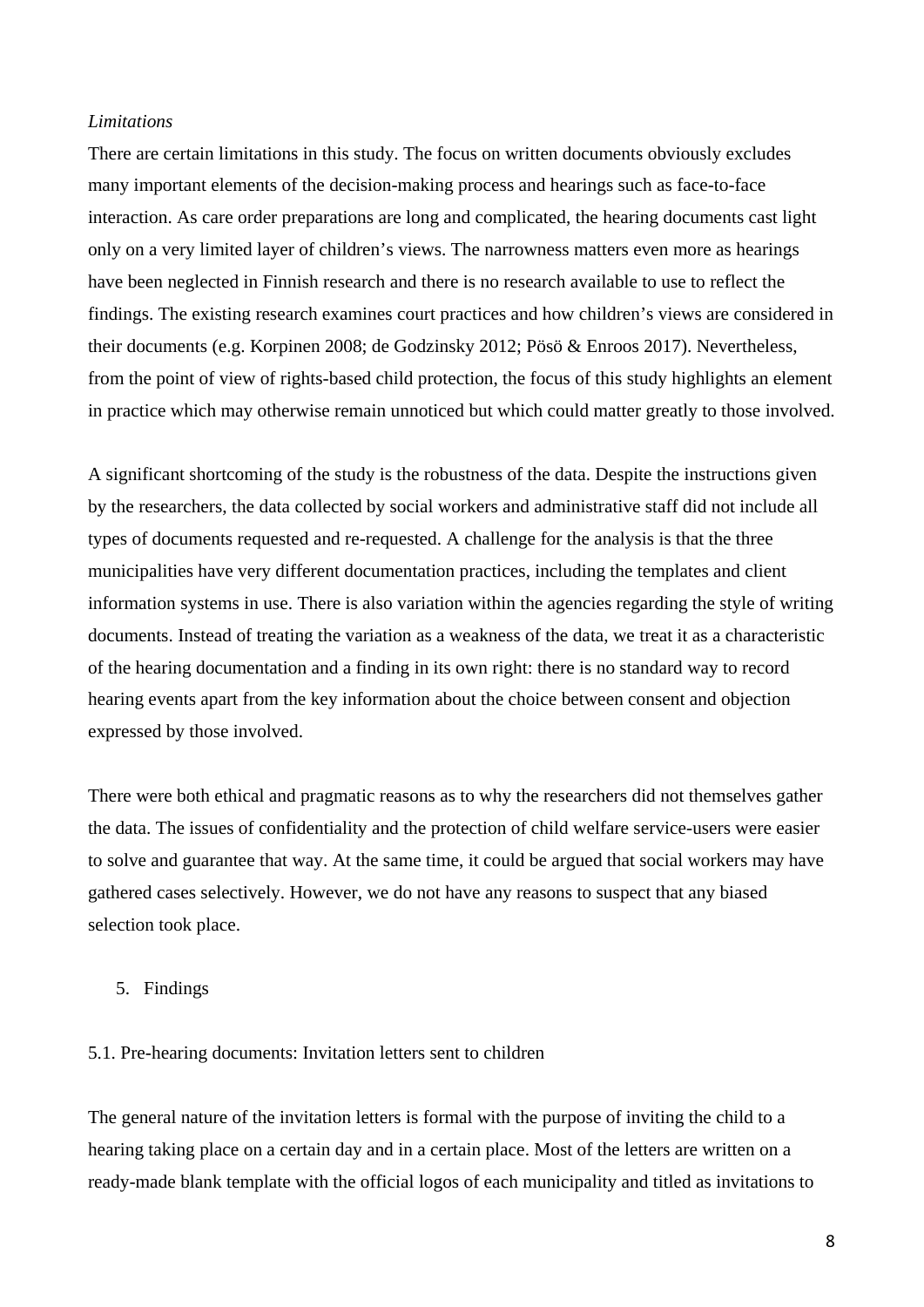the hearing event. The length of the body text varies from 10 to 16 sentences. The style of the letters is quite similar from one case to another. It is particularly noteworthy that the letters sent to children do not differ significantly from the ones sent to adults which are also available in our data set. This means that, on the whole, there is not much child-specific personalization in the invitation. Personalised topics consist mainly of the name and social security number of the child. There were, however, five invitation letters which marked the child as the receiver and reader of the letter in more detail. The child was called 'you' instead of 'You' – this is significant in the Finnish language as 'You' is used only in very formal contexts to express politeness – and the text was written in the active instead of the passive voice throughout the letter. The chosen style created the impression that the invitation was really sent to the child in question and that the hearing was really intended to be about his/her matters.

The invitation letters include both procedural and practical information about the hearing event. From the point of view of *procedural information*, the letters start noting the care order and placement as topics of the hearing. The content of the hearing is described by explicitly referencing the child's right to be heard in his/her own matter in the hearing event. Some letters mention the opportunity to discuss the proposal and the client plan with social worker(s) and for the child to familiarise him/herself with the documents which relate to the care order. Two letters explicate different decision-making procedures depending on the consent or objection given by the child and other parties, whereas the other letters are much more limited in their information about the decision-making protocol. The option of not attending the hearing is also mentioned in some letters. Furthermore, letters include references to legislation and in some cases to section details of the Child Welfare Act (417/2007) and Administrative Procedure Act (434/2004). However, the content and meaning of these legal provisions are not explained. From *the practical point of view*, the texts cover organisational details (the name of the responsible child welfare organisation and the exact office); practical information (the date and time of the hearing event, location, the names of social workers who are responsible for organising the hearing); how the child is allowed to express her/his views (written, oral or by using a representative) and how the decision-making proceeds after the views of all parties have been heard.

In sum, the invitation letters are very much formulated without taking the child reader into consideration. Children are portrayed as a group of readers similar to adults and, in particular, as adults who have the ability to understand the complicated content of the letter and who would actively look for more information about the legal paragraphs mentioned. One reason for the lack of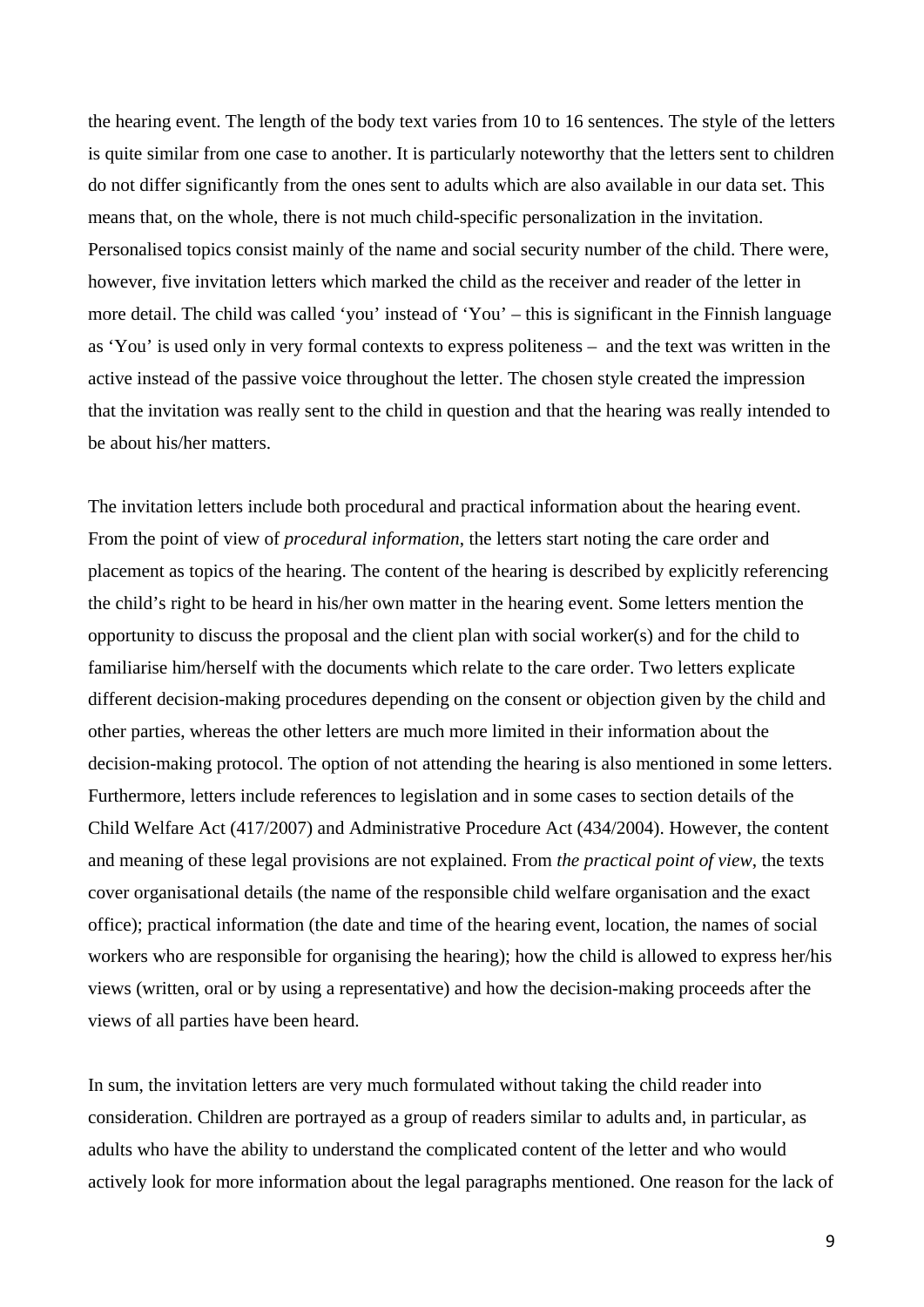child-sensitivity could be that the invitation letters are viewed as formalities by the child welfare agencies: there is evidence of an invitation having been sent. Our discussions with social workers suggest that the letters are there just to fulfil the legal requirement to deliver the invitation by letter, and that the 'real' information and invitation are given to children by phone and in face-to-face meetings before the hearing.

## 5.2. Hearing reports

The purpose of the hearing – to give a platform for the child to the express his/her views and wishes and to receive and discuss relevant information about the reasons behind the proposals and the implications of the care order and placement – was recorded either in the form of templates or freetext documents. The templates include boxes which children tick and separate slots in which children can write their arguments for consent and objection and their views and wishes. In its minimum form, the template only includes the child's ticks in the boxes about consenting or objecting and the child's signature. In this data set, only *two* children had used the opportunity to write their views and wishes in the hearing report. These wishes were about staying at home because of a pet at home and the distance to school from the suggested substitute home. In one template, the social worker had written a lengthy description of problems that the child had brought up in that particular placement to support the view he had given.

The signature is an important element of the hearing report and it typically follows a ready-set paragraph stating that

> It has been explained to me what a care order and substitute care mean. The reasons and grounds for why I have been taken into care and put into substitute care have been explained to me. I have acquainted myself with my documents. I have also discussed my care plan.

When signing the template, the child thereby confirms that the legal purposes of the hearing have been met. However, the textual formulation is interesting as it implies the acts of giving and receiving information but it does not include a sentence to the effect of 'I have understood the previous information' or any other statement to confirm that the child has processed the information.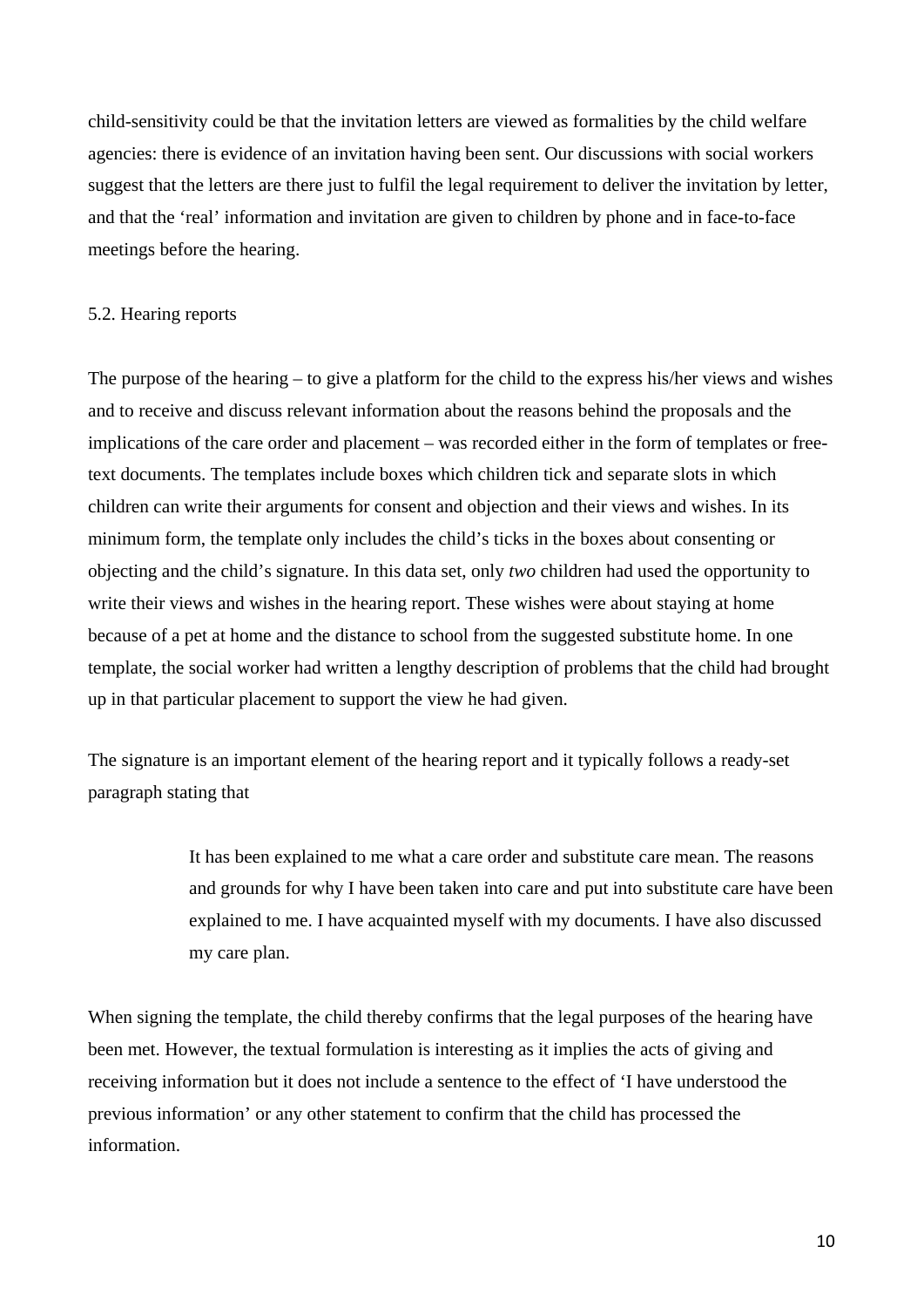Hearing reports in the form of free text include information in some detail. The reports are separate minutes of the hearing and they are included in the general notes in the case-file of the child. In these free-text reports of hearing, consent and objection do not appear to be only simple choices for children as demonstrated in the following extract.

> The girl says that she is debating whether to object to the care order. The girl decides to object to the care order.

Although the extract demonstrates the girl's hesitation, it does not, however, give the arguments for her hesitation or expressed view.

Some hearing reports contain descriptions of the content and progress of the hearing as well as the child's behaviour and involvement in the hearing event, including information given to the child and questions asked. In particular, they describe the social worker as a person actively giving information. That information covers the proceedings and aims of the hearing, how information had been given in the hearing event, the legal implications of a care order and its meaning for the child's everyday life, the option to discharge the care order, how the child can express his/her views and how the care order proceedings proceed depending on the hearing of the parties involved. In the extract below the social worker's explanation about the legal implications of a care order regarding the guardianship is recorded as follows:

> The parents will still be girl's guardians but they will have limited guardianship. It is told to the girl which matters the parents and the social services have the right to decide about after the care order has been implemented. However, cooperation is important and the parents will be involved in the girl's matters and in decisions concerning her.

The same hearing report documents the child's view in the following way:

The hearing: the girl does not object to the care order nor the planned placement. The girl has nothing to add. The hearing report is signed. When asked, the girl replies that she has nothing to ask or to add. The social worker says that she will prepare the documents after the hearing events with her father and mother so that the social work manager can make the care order decision.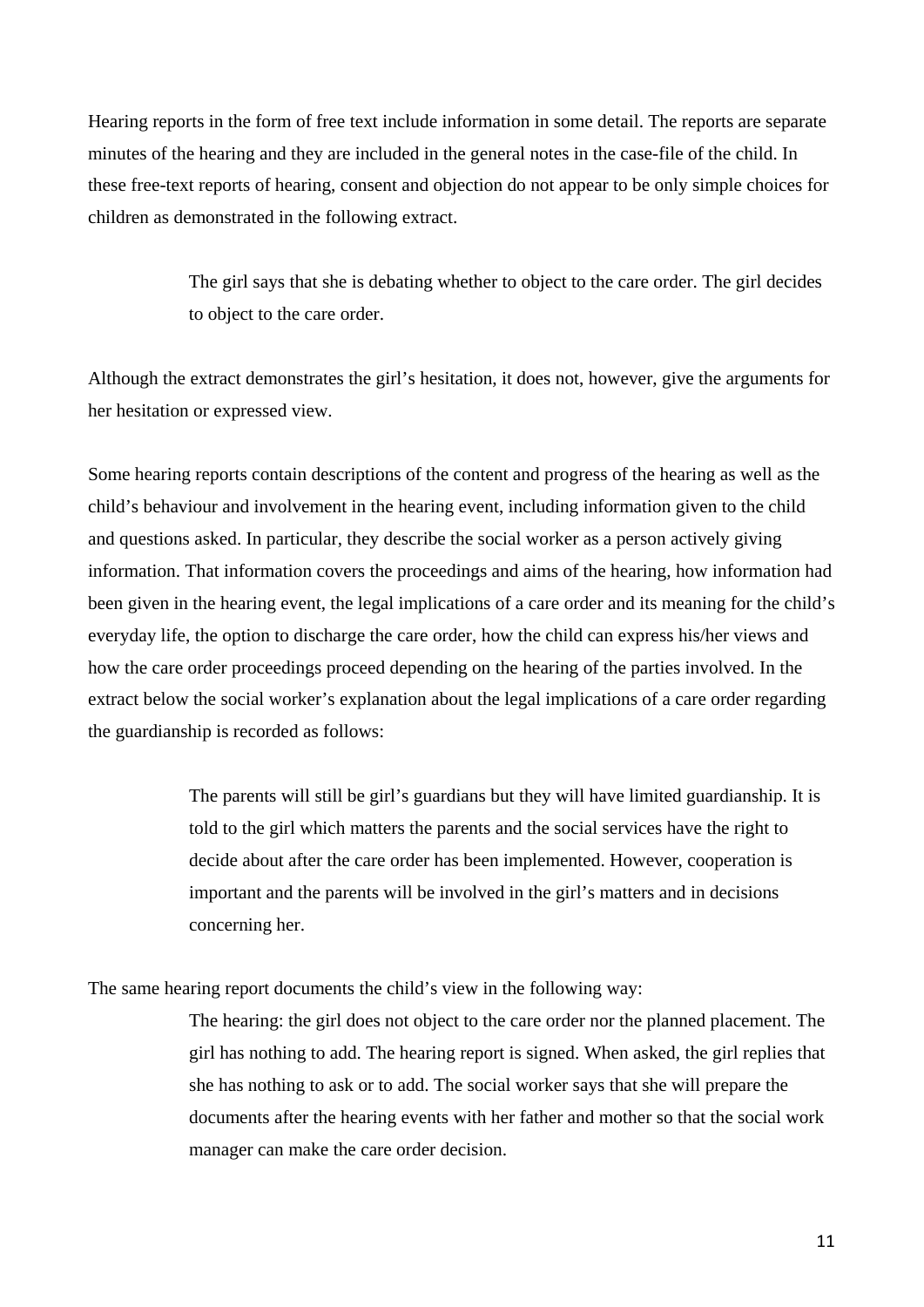In this particular case, the major part of this free-text report of the hearing is about information given by the social worker to the child; the girl's views remain only vaguely represented despite her consent. This type of recording, focusing on the social worker's role, may suggest that the recording is done for the sake of the legal protection of the social worker: she has acted in the way required by legislation. This guarantee might be needed in appeal processes, for example, those in which the legality of the care order preparations will be examined. The legal requirement about the inclusion of the child as a rights-owner is documented in fewer words, which may give reason to speculate that the documents are written for the legal protection of the social worker rather than for that of the child.

#### 5.3. The typology of children as rights-holders

We have seen above that the documentation of children's hearings varies considerably regarding the extent to which the nuances of how children as rights-holders are portrayed in the documents relating to the hearing. The findings of the analysis are now further transformed into a binary typology demonstrating two extremes of the ways children are documented as rights-holders in both pre-hearing and hearing documents. At the one extreme, there is the thorough and detailed involvement of children as rights-holders in the documented layer of hearing, and at the other extreme, the minimalist documentation of the children's involvement.

In *the thorough and detailed documentation type*, the invitation letter to the child is written to this *particular* child and the rights s/he has in this matter are particularised. This means that the formalities such as the implications of the care order decision are described with respect to the child's own case and concrete information is specific, including the descriptions of the place of the hearing event, names of the people present in the hearing and the detailed information about the substitute home suggested, all of which is in a style appropriate to the child in question. The hearing reports include the 'ticks in the boxes' for consent and objection followed by the reasons for consent and objections. This documentation type includes the doubts and questions which the child may have had when asked to give his/her view as well as the information given by social workers.

*The minimalist documentation type*, on the other hand, rests on documenting all the formalities included in this statutory process: there is the invitation letter sent to the child as well as a templatebased report of the hearing with the child's signature and the ticks in the boxes for consent and objection. The hearing report may cover only the binary view of the child (consent vs objection)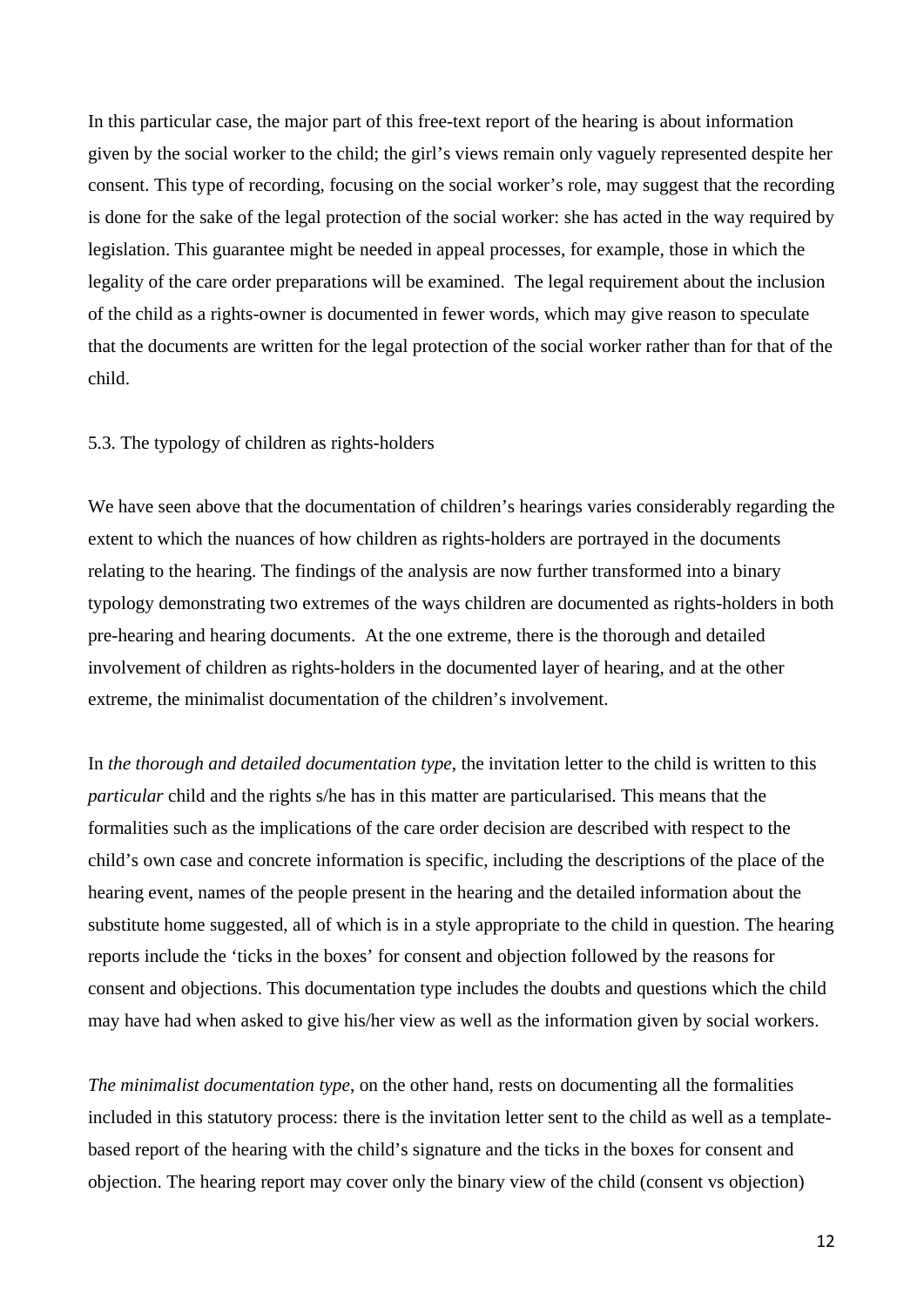whereas information about the child's reasoning and the information available to the child are missing or just shortly mentioned.

## 6. Conclusions

The documented layer of children's involvement in the hearing process demonstrates that children's rights are not easily translated from principle into practice and this is true of the practice of documentation as well (Tisdall & Davis 2004; Stalford *et al*. 2017; Skelton 2019). Although recording children as rights-holders has obviously become part of organisational routines, it takes many forms. The documented layers of involvement reveal that there can be a formal layer based on recording the basic requirements of the inclusion of the child (the minimalist type), and a more individualised layer of rights (the thorough and detailed type). Both types serve the organisational purposes as they record that the child has been invited to a hearing and heard. The latter type goes further as more nuances are included in the documents especially regarding information given to the child.

The documents studied for this article suggest that there is still some way to go until every child's views in the care order preparations are approached in a particularised rights-based way. The legal norm to hear the views of children regarding his/her consent or objection to the care order proposal has a long history in Finnish child welfare. Hearing the child resulted from the Child Welfare Act of 1983, which set the age limit first at 15 which was then lowered to 12 in 1991. The CRC was ratified in 1991 in Finland. These long-lasting legal incentives are only fragmentarily materialised in the recorded practices of the involvement of children. Self-evidently, this analysis does not shed light on how the children have been involved and heard as here we have only studied the documented layer. The minimalist layer does not necessarily imply that the child did not have an experience of being fully involved and vice versa. Nevertheless, the findings serve as a reminder that children as rights-holders are a challenge for organisational texts. Texts as part of statutory decision-making take an adult as the standard service-user to whom and about whom they are written even when the child is the service-user with similar rights as the adults as they are in the Finnish care order preparations studied here. In light of this, the texts written in organisations and for organisational purposes need to be reviewed and revised in a way similar as judicial proceedings have been to make them 'child-friendly' (Child-friendly justice 2017). In particular, the child as a reader of the documents as well as his/her legal protection should be acknowledged. This leads us to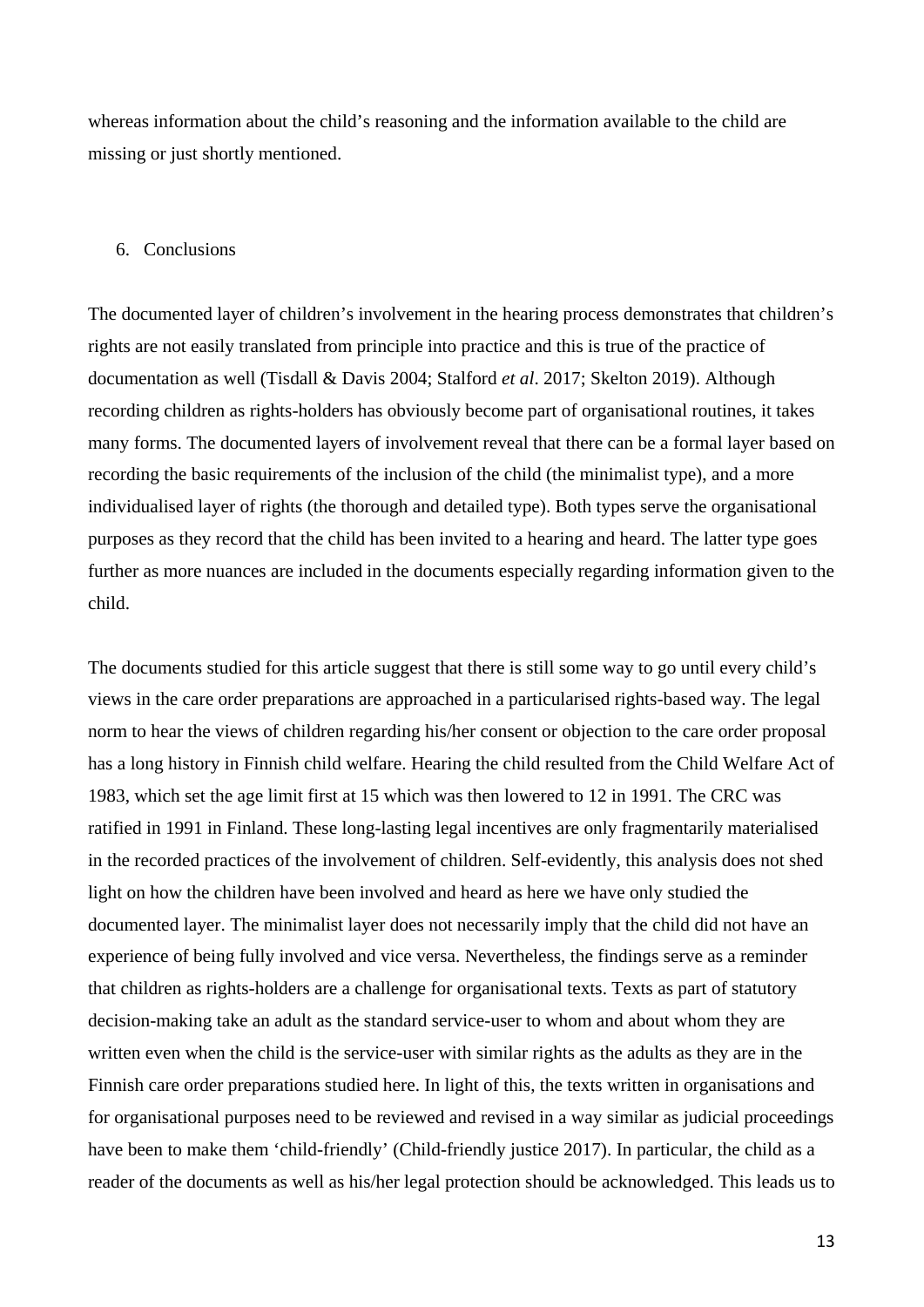suggest that there is a need to strengthen the rights-based documentation as part of rights-based child welfare. Participatory report writing (e.g. Roose *et al*. 2009) may be one step forward but more is needed. Among others, the emerging recordkeeping perspective on the information rights of children in the child welfare system is more than welcome (Hoyle *et al.* 2018).

There are, however, no straightforward recommendations as to how to strengthen rights-based documentation. As the documents have many readers, it might sometimes be in the child's best interest that not all his/her views and arguments are visible for all possible readers. If the child expresses his/her wish to stay at home because of a pet and not because of the mother, how would this influence the mother's relation with the child if the mother read the document? Or the child's wish to avoid a certain foster home in case the document is available to those foster parents? This is to say that there may be occasions when a minimalist style is a wise solution as the documented layer of children's rights is not free from power and the complex social relations of this particular decision-making context. Ethical and relational complexities are embedded in recording as they are in child welfare practice in general (Lonne *et al.* 2016, 181–192). Therefore, the recording of children as rights-holders should not be treated as an isolated and technical issue.

#### References

Administrative Procedure Act (434/2004). Retrieved from: https://www.finlex.fi/en/laki/kaannokset/2003/en20030434.pdf

Askeland, G. & Payne, M. (1999) Authors and audiences: towards a sociology of case recording. *European Journal of Social Work* **2**, 55–65.

Atkinson, P. & Coffey, A. (1997) Documentary Realities. In: *Qualitative Research. Theory, Method and Practice* (eds. D. Silverman), pp. 45–62. Sage, London.

Backe-Hansen, E. & Falch-Eriksen, A. (2018) Conclusion: Towards Rights-Based Child Protection Work. In: *Human Rights in Child Protection. Implications for Professional Practice and Policy* (eds A. Falch-Eriksen & Backe-Hanse, E.), pp. 245–253. Palgrave Macmillan, Basingstoke.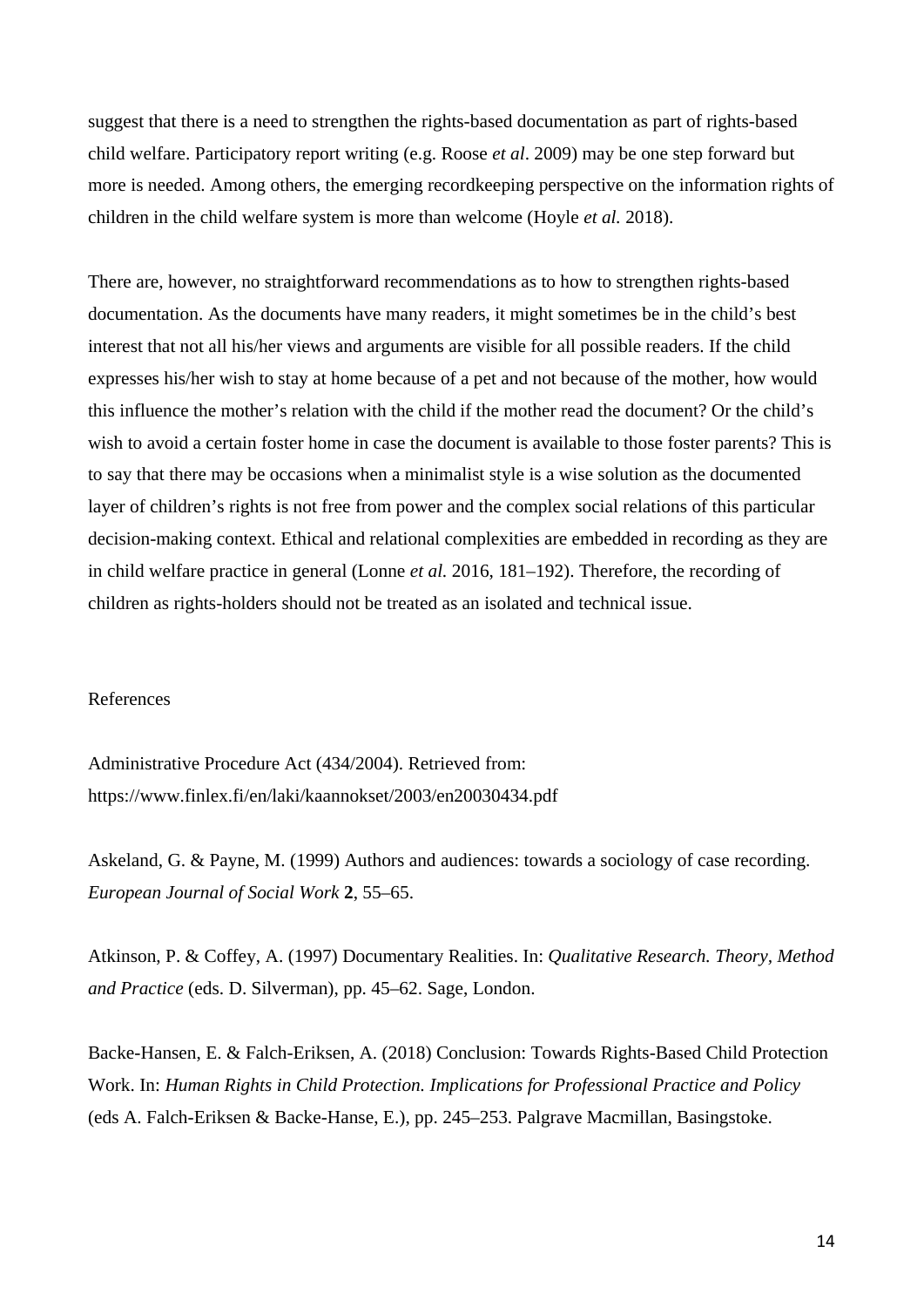Berrick, J. D. & Dickens, J. & Pösö, T. & Skivenes, M. (2018) Care order templates as institutional scripts in child protection: A cross-system analysis. *Children and Youth Services Review,* **84**, 40– 47.

Bessell, S. & Gal, T. (2009) Forming Partnerships: The Human Rights of Children in Need of Care and Protection. *International Journal of Children's Rights*, **17**, 283–298.

Bijleveld, G., Dedding C. & Bunders-Aelen, J. (2015) Children's and young people's participation within child welfare and child protection services: a state-of-the-art review. *Child and Family Social Work*, **20**, 129–138.

Burns, K., Pösö, T., & Skivenes, M. (Eds.) (2017) *Child welfare removals by the state: A crosscountry analysis of decision-making system*. Oxford University Press, New York.

Child-friendly justice (2017) Perspectives and experiences of children involved in judicial proceedings as victims, witnesses or parties in nine EU Member States. FRA – European Union Agency for Fundamental Rights. Retrieved June 10, 2019 from: https://fra.europa.eu/sites/default/files/fra\_uploads/fra-2017-child-friendly-justice-children-sperspective\_en.pdf

Child Welfare Act (417/2007). Retrieved from: https://www.finlex.fi/en/laki/kaannokset/2007/en20070417

CRC/C/GC/12 General Comment No. 12 (2009) The right of the child to be heard. Committee on the Rights of the Child 1 July 2009. Retrieved from: https://tbinternet.ohchr.org/\_layouts/treatybodyexternal/Download.aspx?symbolno=CRC%2fC%2f GC%2f12&Lang=en

De Godzinsky, V.-M. (2014) *Lapsen etu ja osallisuus hallinto-oikeuksien päätöksissä* [The best interest of the child and the child's right to participate in administrative court proceedings]. Oikeuspoliittinen tutkimuslaitos, Helsinki.

Gal. T. & Duramy. B. (2015) (Eds.), *International Perspectives and Empirical Findings on Child Participation*. Oxford University Press, New York.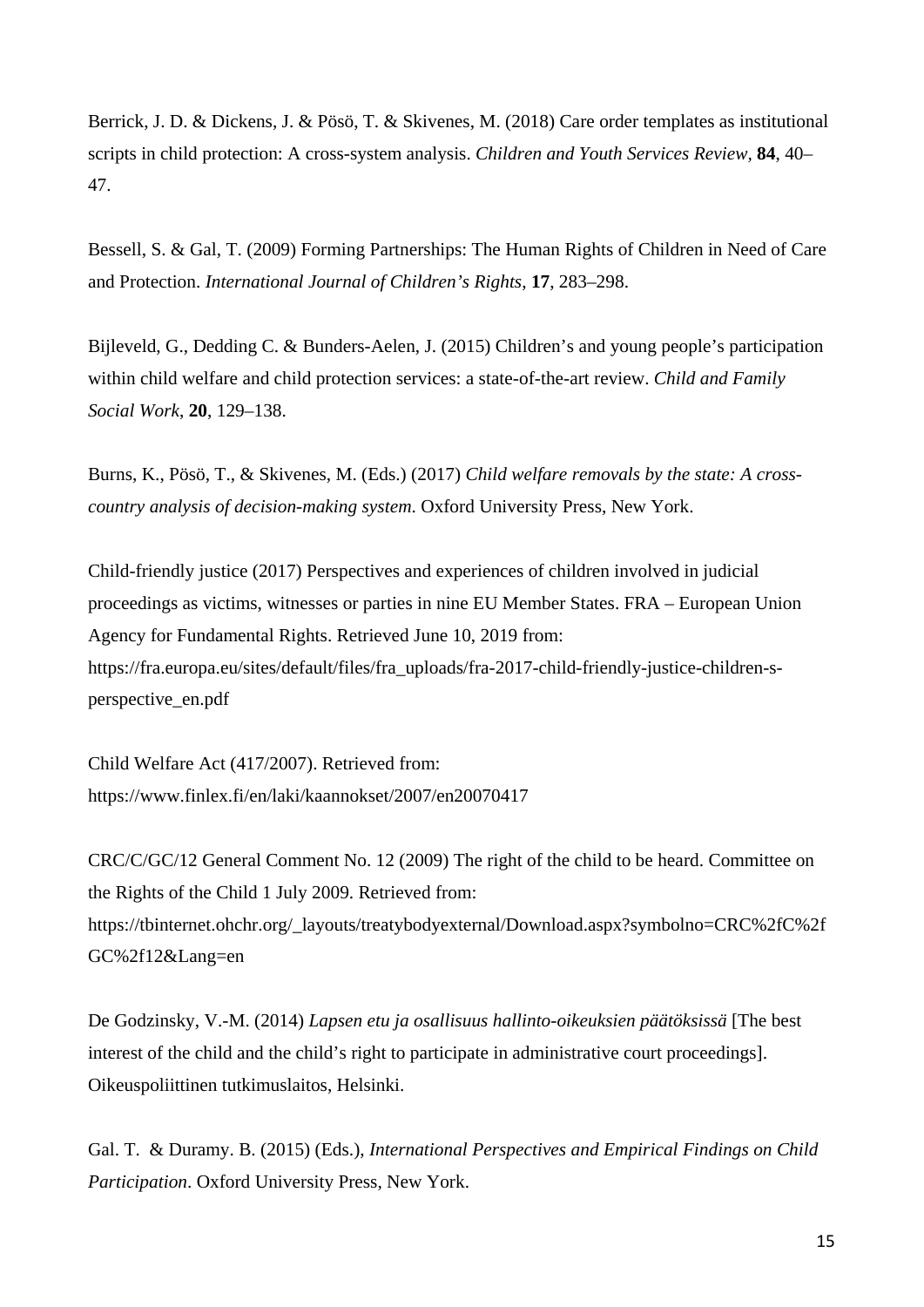Gillingham, P. (2013) The development of electronic information systems for the future: Practitioners, 'embodied structures' and 'technologies-in-practice', *British Journal of Social Work*, **43**, 430–55.

Healy, K. & Mulholland, J. (2010) *Writing Skills for Social Workers*. Sage, London.

Hoyle, E., Shepherd, E., Flinn, Ad. & Lomas, E. (2018) Child Social-Care Recording and the Information Rights of Care-Experienced People: A Recordkeeping Perspective. *The British journal of Social Work*.<https://doi.org/10.1093/bjsw/bcy115>

Hennum, N. (2011) Controlling children's lives: covert messages in child protection service reports. *Child and Family Social Work 16*, 336–344.

Kennan, D., Brady, B. & Forkan, C. (2018) Supporting Children's Participation in Decision-Making: A Systematic Literature Review Exploring the Effectiveness of Participatory Processes. *British Journal of Social Work*, **48**, 1985–2002.

Korpinen, J. (2008) *Istuntoja institutionaalisen katseen alla: lastensuojelun suulliset käsittelyt hallinto-oikeudessa.* [Sessions under institutional gaze: child protection oral hearings in the administrative courts.] Tampereen yliopisto, Tampere.

Lefevre, M. (2015) *Communicating with children and young people. Making a difference*. Policy Press, Bristol.

Leeson, C. (2007) My life in care: experiences of non-participation in decision-making processes. *Child & Family Social Work,* **12**, 268–277.

Lundy, L. (2008) 'Voice' is not enough: conceptualizing Article 12 of the United Nation Convention on the Rights of the Child. *British Educational Research Journal*, **33**, 927-942.

Lonne, B., Harries, M., Featherstone, B. & Gray, M. (2016) *Working Ethically in Child Protection*. Routledge, London.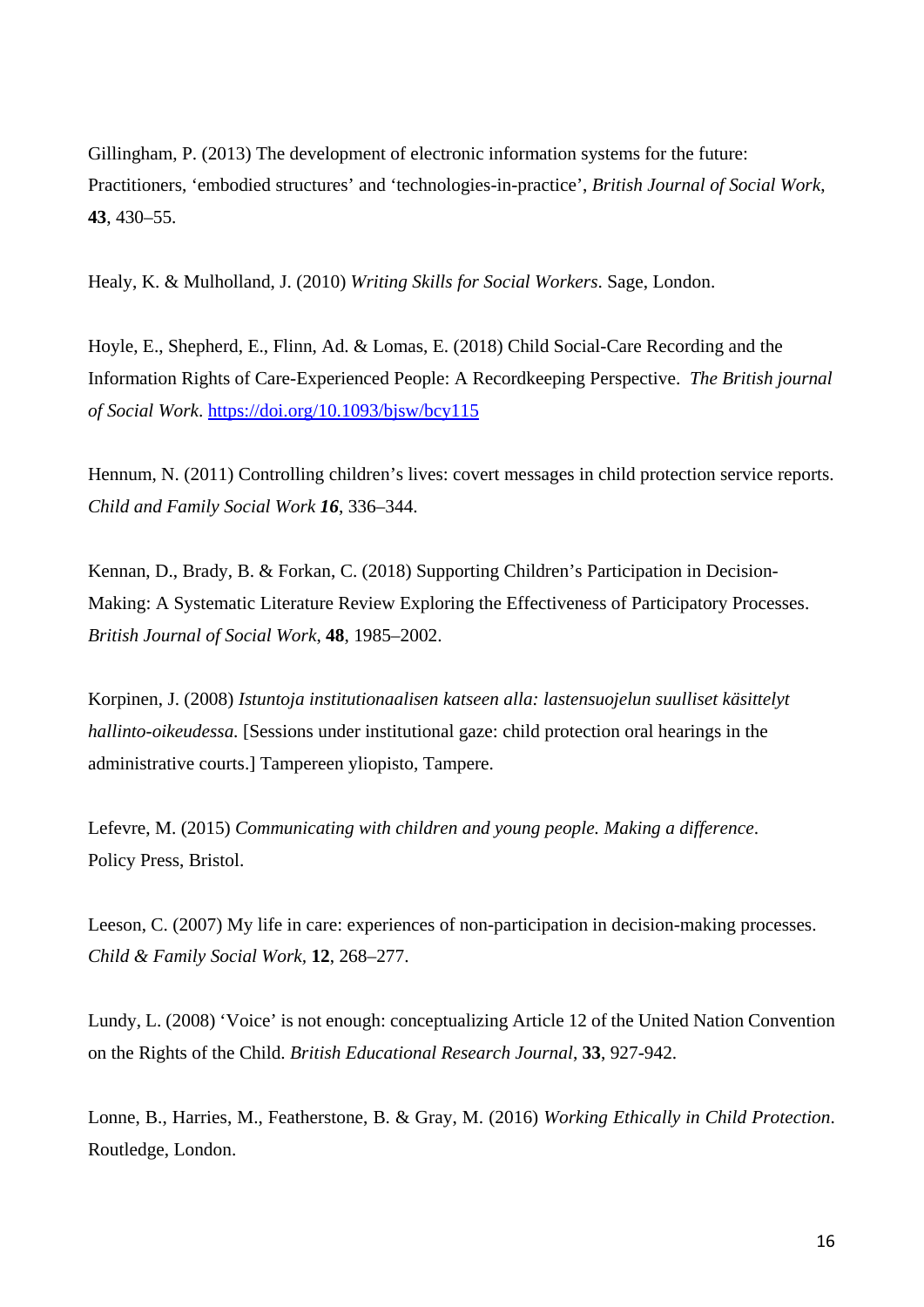Munro, E. & Turnell, A. (2018) Re-designing Organizations to Facilitate Rights-Based Practice in Child Protection. In: *Human Rights in Child Protection. Implications for Professional Practice and Policy (*eds A. Falch-Eriksen & E. Backe-Hansen), pp. 89–110. Palgrave Macmillan, Basingstoke.

Prior, L. (2003) *Using Documents in Social Research*. Sage, London.

Prince, K. (1996) *Boring Records? Communication, Speech and Writing in Social Work*. Jessica Kingsley Publishers, London.

Pösö, T. & Enroos, R. (2017) The Representation of Children's Views in Finnish Court Decisions Regarding Care Orders. *International Journal of Children's Rights* **25**, 736–753.

Pösö, T., & Huhtanen, R. (2017) Removals of children in Finland: a mix of voluntary and involuntary decisions. In: *Child welfare removals by the state: a cross-country analysis of decisionmaking systems (*eds K. Burns, T. Pösö, & M. Skivenes), pp. 18–39*.* Oxford University Press, New York.

Pösö, T., Pekkarinen, E., Helavirta, S. & Laakso, R. (2018) 'Voluntary' and 'involuntary' child welfare: Challenging the distinction. *Journal of Social Work* **18**, 253–272.

Roets, G., Roose, R., DeWilde, L. & Vanobbergen, B. (2017) Framing the 'child at risk' in social work reports: truth-telling or storytelling? *Journal of Social Work* **17**, 453–469.

Roose, R., Mottart, A., Dejonckheere, N., van Nijnatten, C. & De Bie, M. (2009) Participatory social work report writing. *Child & Family Social Work*, **14**, 322–330.

Sandberg, K. (2018) Children's Right to Protection under the CRC. In: *Human Rights in Child Protection. Implications for Professional Practice and Policy (*eds A. Falch-Eriksen & E. Backe-Hansen), pp. 15–38. Palgrave Macmillan, Basingstoke.

Scott, J. (1990) *A matter of record*. Polity Press, Cambridge.

Skehill, C., Satka, M. & Hoikkala, S. (2013) Exploring innovative methodologies in time and place to analyze child protection documents as elements of practice. *Qualitative Social Work*, **12**, 57–72.